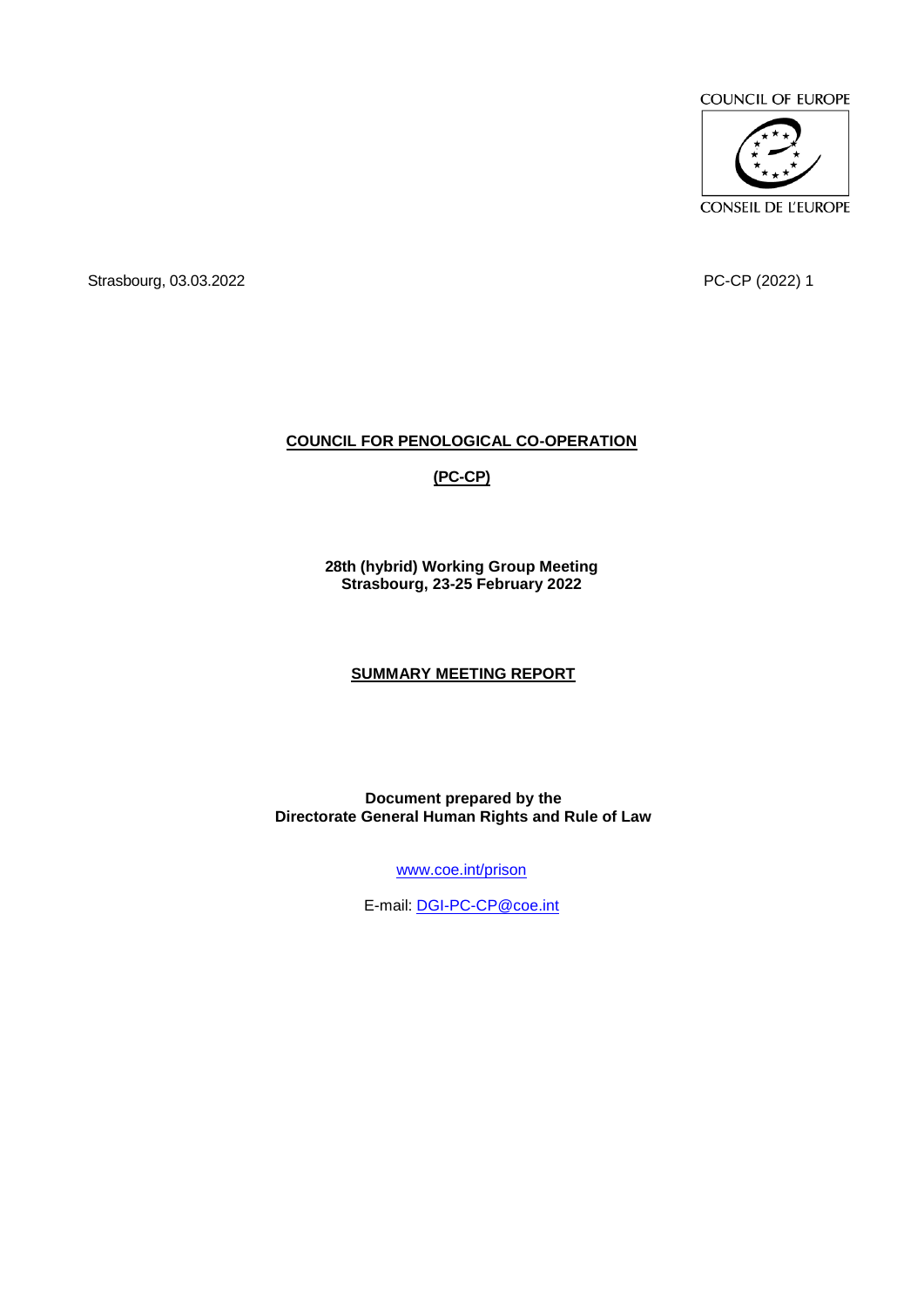The PC-CP WG:

- Welcomed their three newly elected members: Dominik LEHNER (Switzerland); Jorge MONTEIRO (Portugal) and Paulina TALLROTH (Finland) as well as the participating online national delegations (see the list of participants at Appendix II);
- Welcomed their new Chair, Nadya RADKOVSKA and wished her success in her new function;
- Adopted its agenda (see Appendix I) and its order of business and took note of the summary meeting report of their plenary meeting, document PC-CP(2021)15;
- Took note of the information provided by its Secretary, Ilina TANEVA, regarding the decisions taken at the last CDPC plenary meeting in December 2021 and in particular those related to the work of the PC-CP;
- Took also note that the CDPC list of decisions will be considered by the Committee of Ministers (CM) during the second half of March 2022 and that the CM might make comments and proposals regarding the followup to be given to the 26th Council of Europe Conference of Directors of Prison and Probation Services (CDPPS), held in September 2021;
- Noted that the experts drafting the White Paper on the management of offenders with mental health disorders (document PC-CP(2021)8rev4) did not have so far the chance to work face-to-face together which does not facilitate the drafting process and expressed hope that the occasions to work in a face-to-face manner will increase in the future;
- Considered the draft White Paper on the management of offenders with mental health disorders and instructed the scientific expert, Charlie Brooker as well as their new member Jorge Monteiro (who as scientific expert drafted the part related to prisons) to revise the structure of the document in accordance with the newly proposed structure and also to revise and complete the list of principles and recommendations;
- Agreed that the revised draft text will be considered at their next meeting in June 2022 with a view to finalising it for approval by the PC-CP Plenary meeting in October 2022 and for adoption by the CDPC Plenary meeting in December 2022 and that in view of the importance of the subject matter and of the work done so far, the PC-CP will recommend as a next step to draft a CM recommendation on the subject;
- Took note with interest of the information provided by Louise RIONDEL, Co-secretary of the Committee on Artificial Intelligence (CAI) regarding the Feasibility Study prepared by the previous Committee CAHAI, which will be adopted by the CM in the coming days. She also informed that the newly established Committee CAI will hold their first meeting in April this year and will, in accordance with their mandate, start drafting a legal instrument setting the legal framework of the designing, developing and application of AI which will be transversal in nature and will be accompanied by other specific instruments (binding and non-binding) in this area, including the CM recommendation the PC-CP is currently drafting. It was noted that the deadline for drafting of this text will be 15 November 2023 which coincides with the deadline of the Recommendation in question;
- The participants agreed that the work should be coordinated regularly with CAI and that both committees will be kept informed of the advancement of their respective work and of the agreed by CAI definitions to be used in the CM recommendation;
- Welcomed Fernando MIRO, a new scientific expert on artificial intelligence as well as the other two experts Pia PUOLAKKA and Håkan KLARIN and thanked them for the first draft version of the CM Recommendation on Ethical and Organisational Aspects of the Use of Artificial Intelligence and related Digital Technologies by Prison and Probation Services (document PC-CP(2021)17Rev);
- Noted that the experts were obliged to draft this text online and have had until the present meeting no occasion to work face-to-face but that despite this fact this preliminary draft is of a very good quality;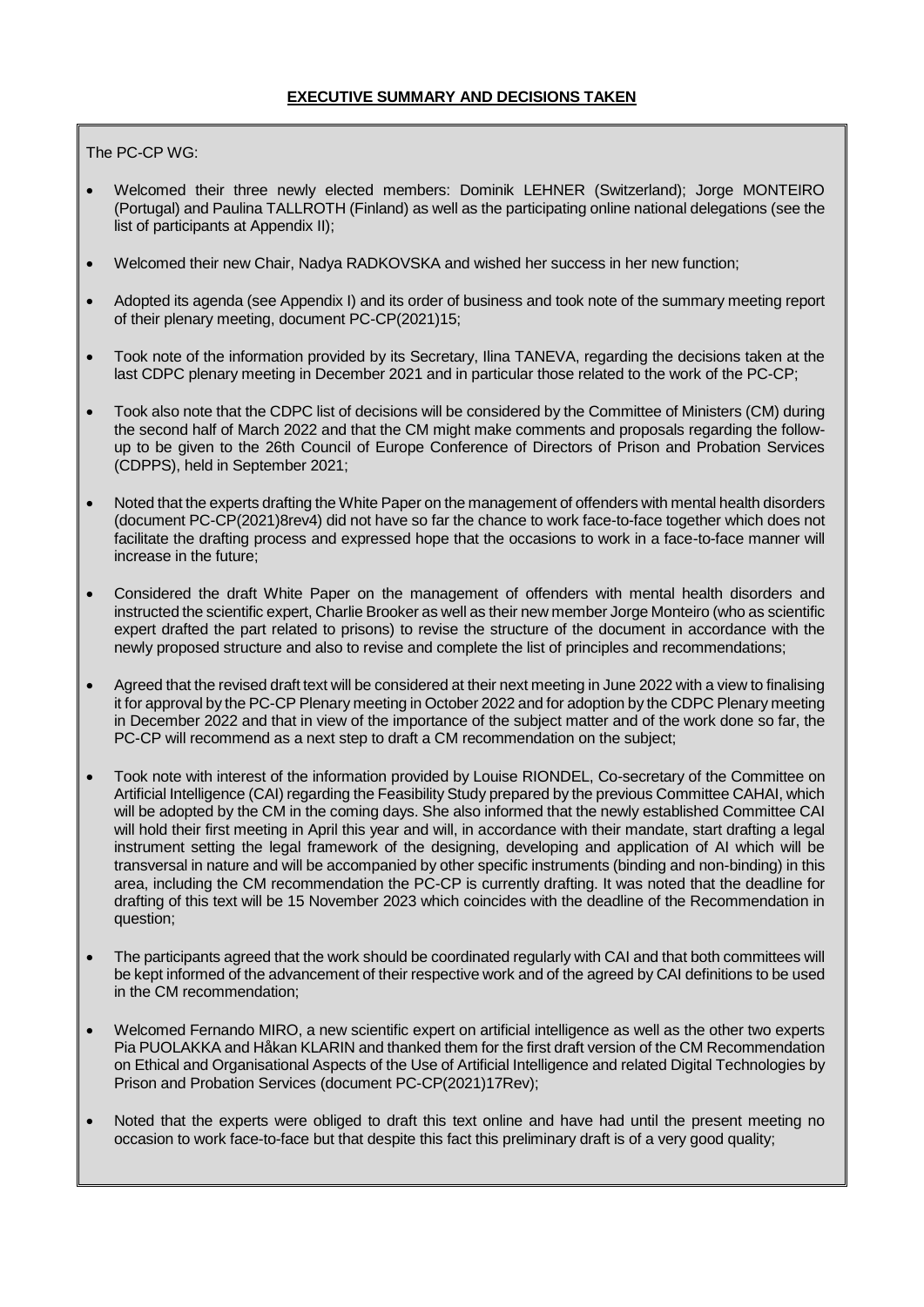- Considered the draft Recommendation and made proposals for amendments and additions. It was agreed that the definitions used for the purpose of the recommendation are working definitions only and will be revised once the text has advanced and once CAI has reached an agreement on the definitions to be used. The participants also welcomed the fact that the three experts will have a separate face-to-face meeting on 24 February to redraft the text following the comments and proposals made at the PC-CP meeting;
- Agreed that the revised draft will be sent to the Secretariat by mid-April with a view to its translation into French in good time for the next PC-CP WG meeting in June 2022;
- Took note of the information provided by the Secretariat regarding the state of preparation of the 27th CDPPS (21-22 June 2022, Sevilla, Spain), considered the proposals made by the Spanish hosts and by the PC-CP Chair regarding possible topics to be discussed and made concrete proposals for the title and contents of the Conference, Decided that in a week's time the PC-CP WG will finalise (by e-mail) the title, workshops contents and possible speakers;
- Took note with great interest of the information provided by Kresimir KAMBER, Lawyer at the Registry of the European Court of Human Rights regarding the latest caselaw of the Court regarding prisons and prisoners;
- Took note of the information provided by its Secretary, Ilina TANEVA regarding SPACE statistics and the SPACE/NPM EU/CoE Joint Project;
- Took note of the information provided by Gustav TALLVING, Executive Director of EuroPris regarding a planned webinar on children with imprisoned parents where the data collected by EuroPris on such children will be shared. Took note of the proposal to hold this webinar as a joint event with the Council of Europe in order to share the achievements and discuss the challenges. It was agreed that EuroPris will be informed in the coming weeks who will participate in this seminar from the PC-CP side;
- Appointed one of its members, Laura NEGREDO to be the gender mainstreaming rapporteur;
- The Gender Mainstreaming Rapporteur noted that altogether there were 71 participants according to the final list of participants. Out of these 33 were women and 38 were men. The Chair, Vice-Chair as well as 5 out of the 9 elected members of the PC-CP are women, as well as one of the 3 scientific experts was a woman. The gender perspective was also considered when working on the draft White Paper on the management of offenders with mental health disorders. In this regard, some recommendations were included to assess and address the specific needs that women with mental health disorders in prison and/or on probation. Finally, regarding the preparation of the 27th CDPPS, it was discussed to include the specific challenges that women face in prison and/or on probation as a topic for one of the workshops.
- Decided that the next PC-CP WG meetings will be on 19-20 June 2022 (in Sevilla) and on 20-22 September 2022 in Strasbourg;
- Decided that their next plenary meeting will be on 25-27 October 2022 in Strasbourg.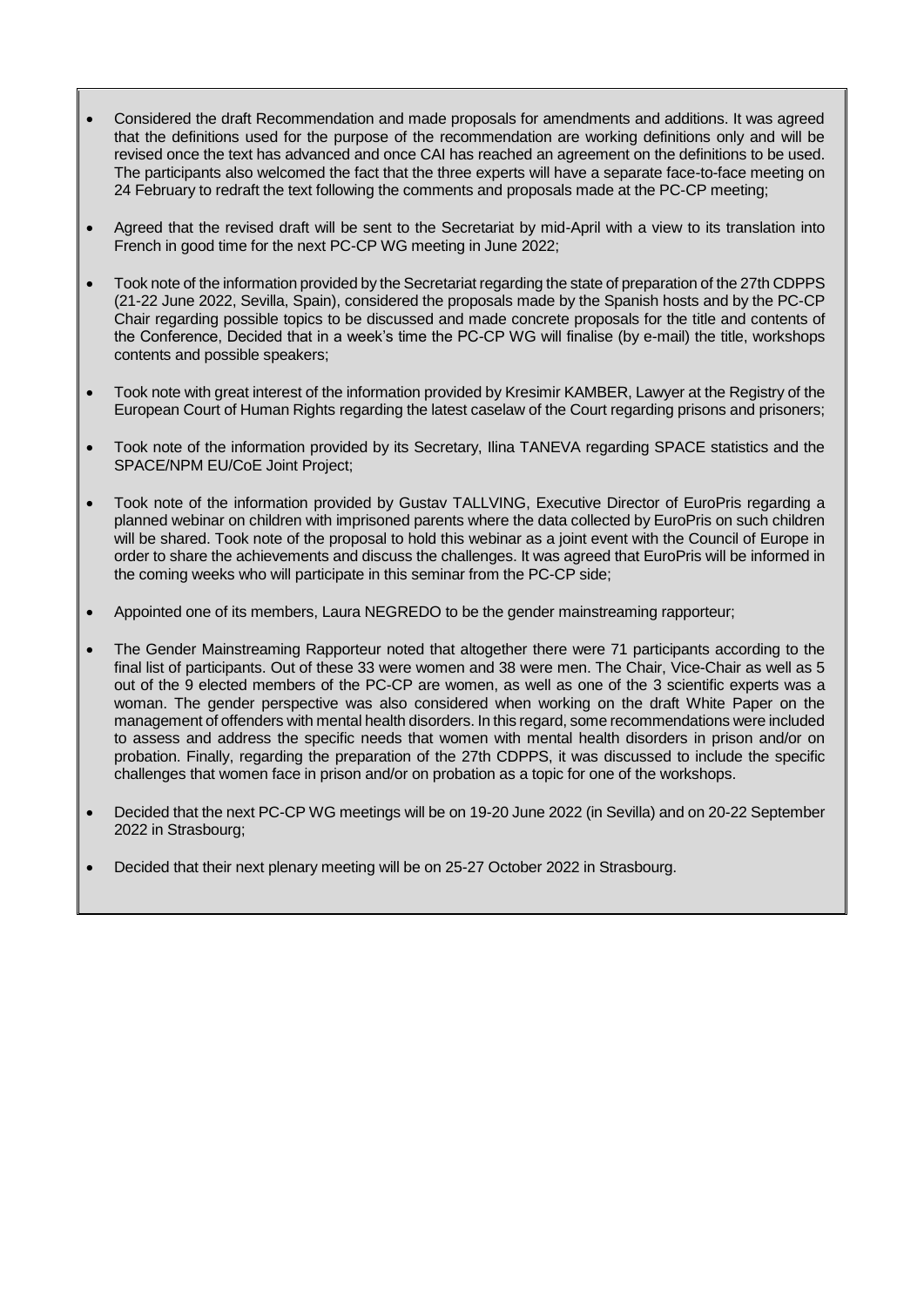# **APPENDIX I**

# **AGENDA**

|                                                                                                         | 1. Opening of the meeting                                                       |
|---------------------------------------------------------------------------------------------------------|---------------------------------------------------------------------------------|
|                                                                                                         | 2. Adoption of the agenda and the order of business                             |
| PC-CP(2021)15                                                                                           | 3. Summary report of the PC-CP Plenary meeting (November<br>2021)               |
| CDPC(2021)14<br>CDPC(2021)12<br>CDPC Terms of reference 2022-2025<br>PC-CP Terms of reference 2022-2025 | 4. Information provided by the Secretariat                                      |
| <b>Conference Website</b><br>PC-CP(2021)14                                                              | 5. Outcomes and follow-up to the 26th CDPPS (20-21<br>September 2021, Portugal) |
|                                                                                                         | 6. 27th CDPPS (Sevilla, Spain, 21-22 June 2022)                                 |
| <b>CM Declaration on AI</b><br>Article by Pia Puolakka and Steven Van De<br><b>Steene</b>               | 7. Artificial Intelligence and its use by the prison and probation<br>services  |
| PC-CP(2021)9Rev                                                                                         |                                                                                 |
| PC-CP(2021)17Rev2<br>Preliminary draft Recommendation on AI (sent by<br>e-mail)                         |                                                                                 |
| Council of Europe standards related to Al                                                               |                                                                                 |
| PC-CP(2021)16<br>Replies to the Questionnaire and Survey                                                |                                                                                 |

…/…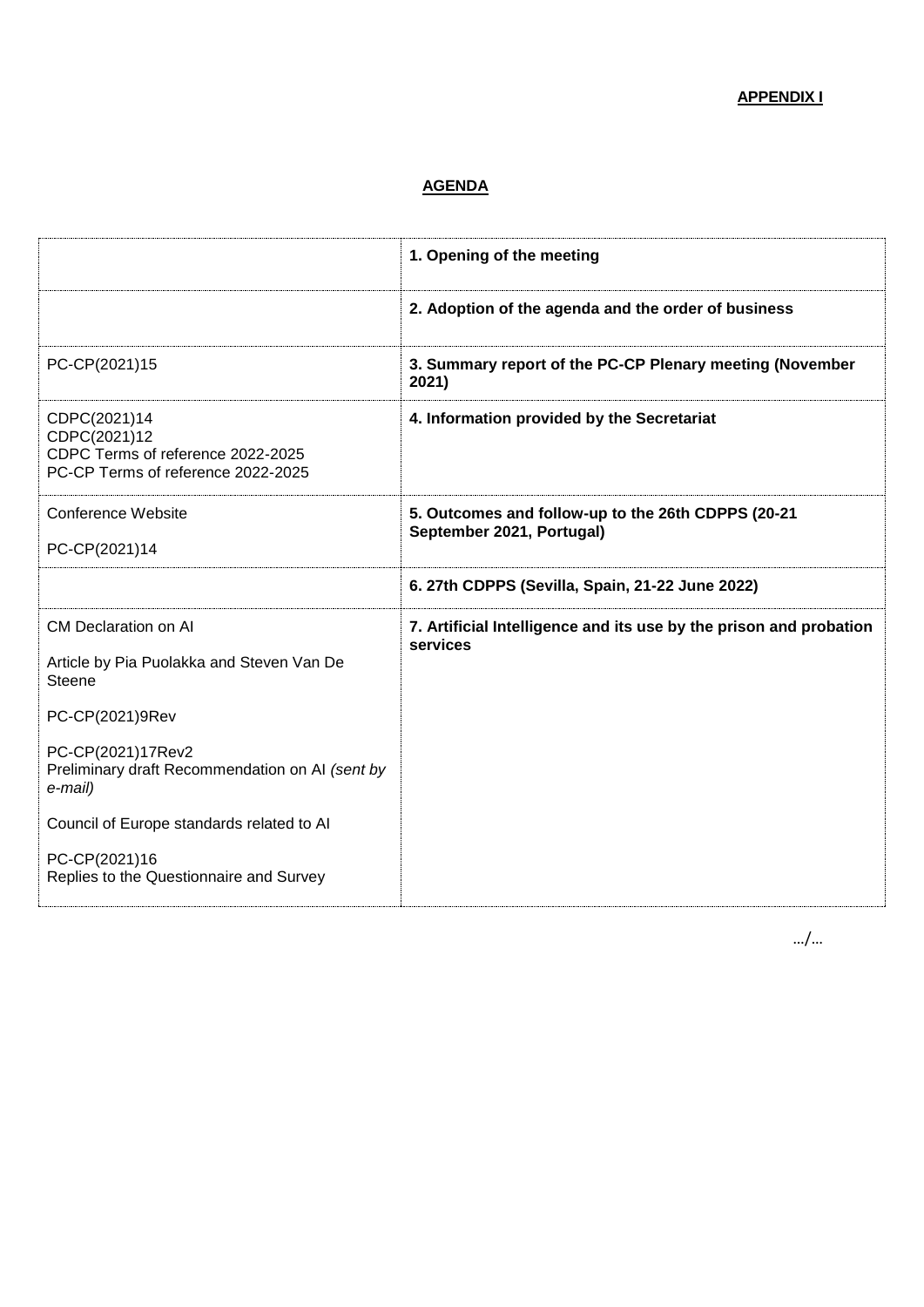| 8. Dealing with offenders with mental health disabilities and<br>disorders in prisons and under probation                                                                                     |
|-----------------------------------------------------------------------------------------------------------------------------------------------------------------------------------------------|
|                                                                                                                                                                                               |
|                                                                                                                                                                                               |
|                                                                                                                                                                                               |
|                                                                                                                                                                                               |
|                                                                                                                                                                                               |
|                                                                                                                                                                                               |
|                                                                                                                                                                                               |
|                                                                                                                                                                                               |
| 9. Latest development in the prison and probation area:<br>feedback from the ECtHR and the CPT                                                                                                |
| 10. SPACE Statistics and SPACE /NPM EU/CoE<br>Joint<br><b>Project activities</b>                                                                                                              |
|                                                                                                                                                                                               |
| 11.<br>EuroPris on suggested activities to implement<br>CM.<br>Recommendation (2018)5 concerning children with imprisoned<br>parents, in particular during the COVID-19 sanitary restrictions |
| 12. Feedback from participation in other meetings                                                                                                                                             |
| 13. Gender mainstreaming                                                                                                                                                                      |
| 14. Any other business                                                                                                                                                                        |
| 15. Dates of the next meetings                                                                                                                                                                |
|                                                                                                                                                                                               |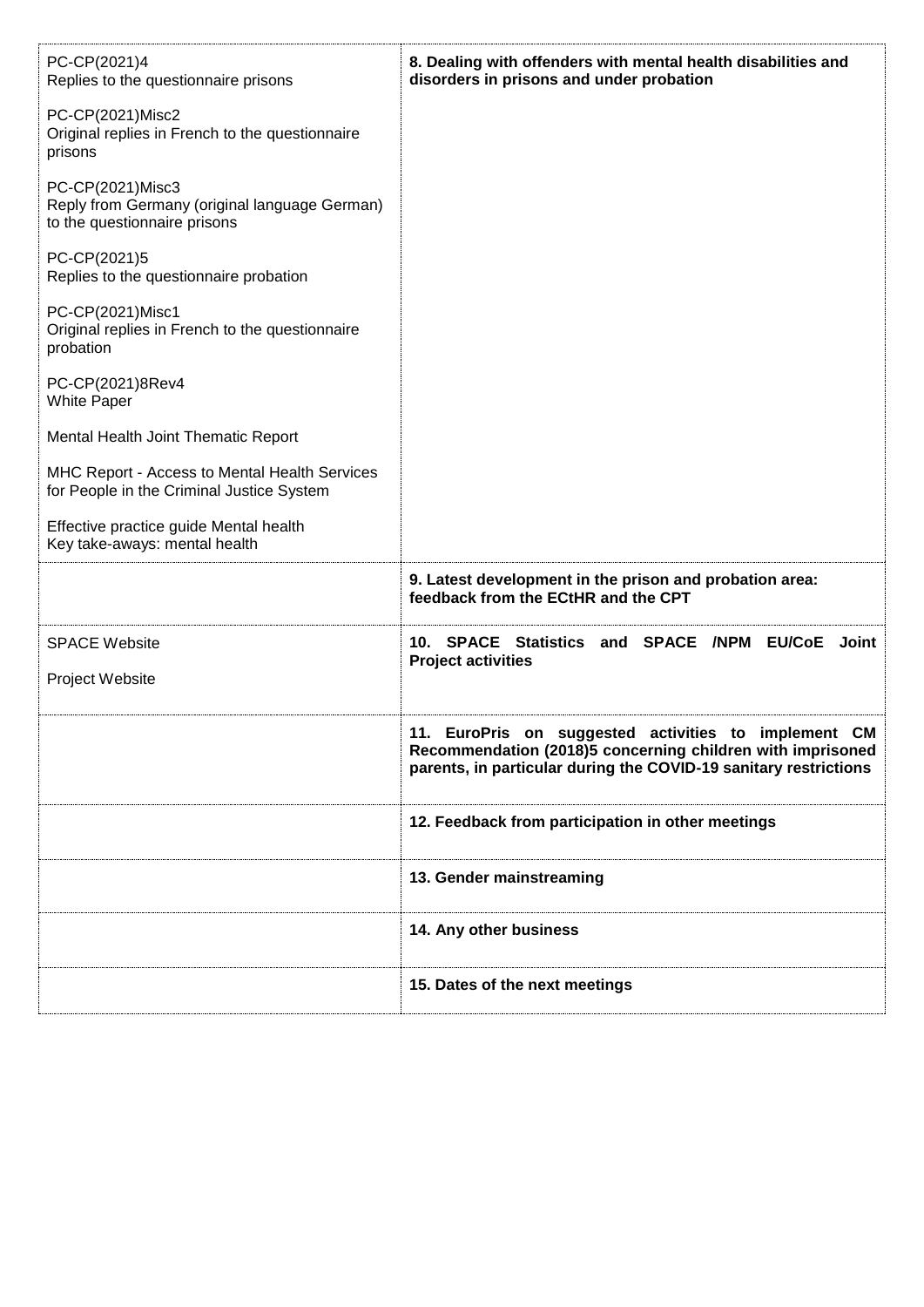# **LIST OF PARTICIPANTS**

# **MEMBER STATES /** ÉTATS MEMBRES

#### **AZERBAIJAN** / AZERBAÏDJAN

Orkhan GASIMOV Major-general of justice, Deputy Head of the Penitentiary Service, Ministry of Justice, Baku

Ruslan JUMAYEV Major of justice, Senior inspector, Head of the international co-operation group, Public Affairs Section, Penitentiary Service, Ministry of Justice, Baku

# **BELGIUM** / BELGIQUE

Valérie ARICKX Legal advisor - R&D, Belgian Prison Service (DG EPI), Brussels

Sara VAN MALDEREN Attaché - R&D Belgian Prion Service (DG EPI), Brussels

Tom VAN WYNSBERGE Legal advisor - R&D, Belgian Prison Service (DG EPI), Brussels

## **CZECH REPUBLIC** / RÉPUBLIQUE TCHÈQUE

Lukáš DIRGA (Dr.), Ministerial principal, Department of Grace and Inspection, Ministry of Justice, Praha

Tomáš OLŠAR Head of External Relations Unit, General Directorate of the Prison Service, Praha

# **FRANCE**

Yveline CHARD-HENRY Responsable du pôle des relations européennes et internationales, Paris

Daniel DANGLADES Conseiller pénitentiaire d'insertion et de probation, Paris

#### **GERMANY /** ALLEMAGNE

Jochen GOERDELER Legal Officer, Federal Ministry of Justice and Consumer Protection, Berlin

## **GREECE** / GRÈCE

Evdokia OIKONOMOU Head of the Department of Strategic Design and Evaluation of Anticrime Policy, General Directorate of Anticrime and Penitenciary Policy, Directorate of Anticrime Policy, Ministry of Citizen Protection, Athens

Kalliopi DIAVATI

Head of the Department of Function of Prison Establishments & Minor Males' Treatment Institute Of Volos, General Directorate of Anticrime and Penitenciary Policy, Directorate of Anticrime Policy, Ministry of Citizen Protection, Athens

## **HUNGARY /** HONGRIE

Orsolya CZENCZER

(Dr.), Associate professor/senior lecturer, correctional lieutenant-colonel, National University of Public Service, Faculty of Law Enforcement, Department of Corrections, Budapest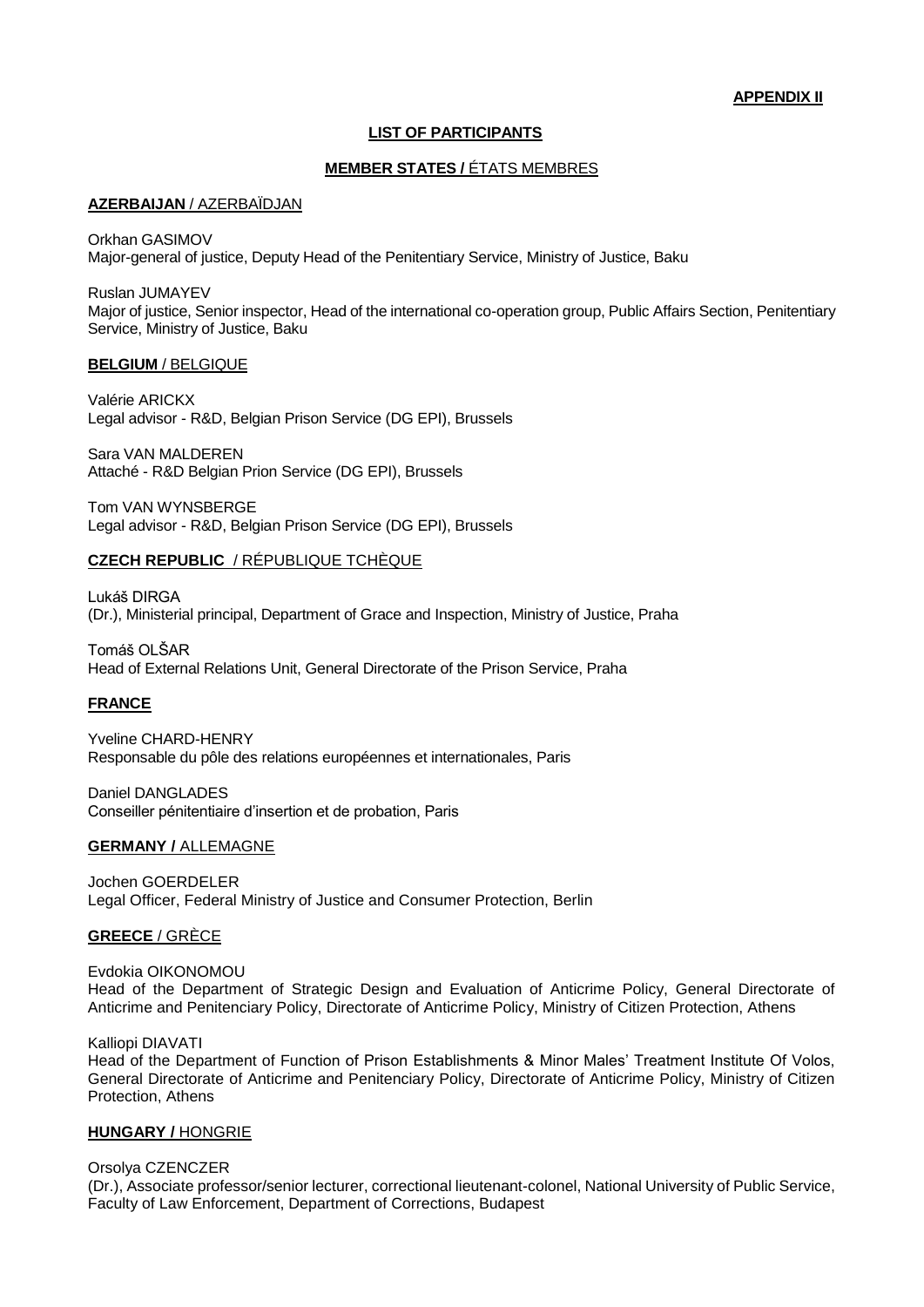# **IRELAND /** IRLANDE

Caron McCAFFREY Director General, Irish Prison Service Headquarters, Longford

Enda KELLY National Nurse Manager, Irish Prison Service, IPS Phibsborough Office, Dublin

# **ITALY /** ITALIE

Carla CIAVARELLA Penitentiary executive, Director of the Office for the Coordination of Institutional Relations, Department of Penitentiary Administration, Rome

## **REPUBLIC OF MOLDOVA** / [RÉPUBLIQUE DE MOLDOVA](http://intranet.coe.int/jahia/Jahia/lang/en/Accueil/Protocol/Diplomatic_missions_and_Protocol_Lists/Diplomatic_Missions_#Moldova)

Sergiu RUSSU Chief Prosecutor, Department for Combating Trafficking in Human Beings, General Prosecutor's Office, **Chisinău** 

## **NORWAY** / NORVÈGE

Tom Alexander ENGER

Head of Section, Section for legal execution of sentences, Directorate of Norwegian Correctional Service, Lillestrøm

## **POLAND /** POLOGNE

Mirosław PRZYBYLSKI Judge, Director of Department of the Enforcement of Judgements and Probation, Ministry of Justice, Warsaw

Robert TYPA Counsellor, Department of the Enforcement of Judgements and Probation, Ministry of Justice, Warsaw

## **ROMANIA** / ROUMANIE

Ioana Mihaela MORAR Deputy General Director, National Administration of Penitentiaries, Bucharest

## **RUSSIAN FEDERATION** / FÉDÉRATION DE RUSSIE

Oleg LAZARENKO

Deputy Head, Department of Affairs of the Federal Penitentiary Service, Head, Department for Ensuring Interaction with the CIS countries, International Co-operation and Protocol Events, The Federal Penitentiary Service, Moscow

Inessa CHERNYAK

Deputy Head, Department for ensuring interaction with the CIS countries, International Co-operation and Protocol Events of the Affairs Department, Federal Penitentiary Service, Moscow

Kirill KARTSEV

Officer, Department for ensuring interaction with the CIS countries, International Co-operation and Protocol Events, Federal Penitentiary Service, Moscow

Artem KULINTSOV

Officer, Department for ensuring interaction with the CIS countries, International Co-operation and Protocol Events, Federal Penitentiary Service, Moscow

Vladislav MAKOVSKY

Officer, Department for ensuring interaction with the CIS countries, International Co-operation and Protocol Events, Federal Penitentiary Service, Moscow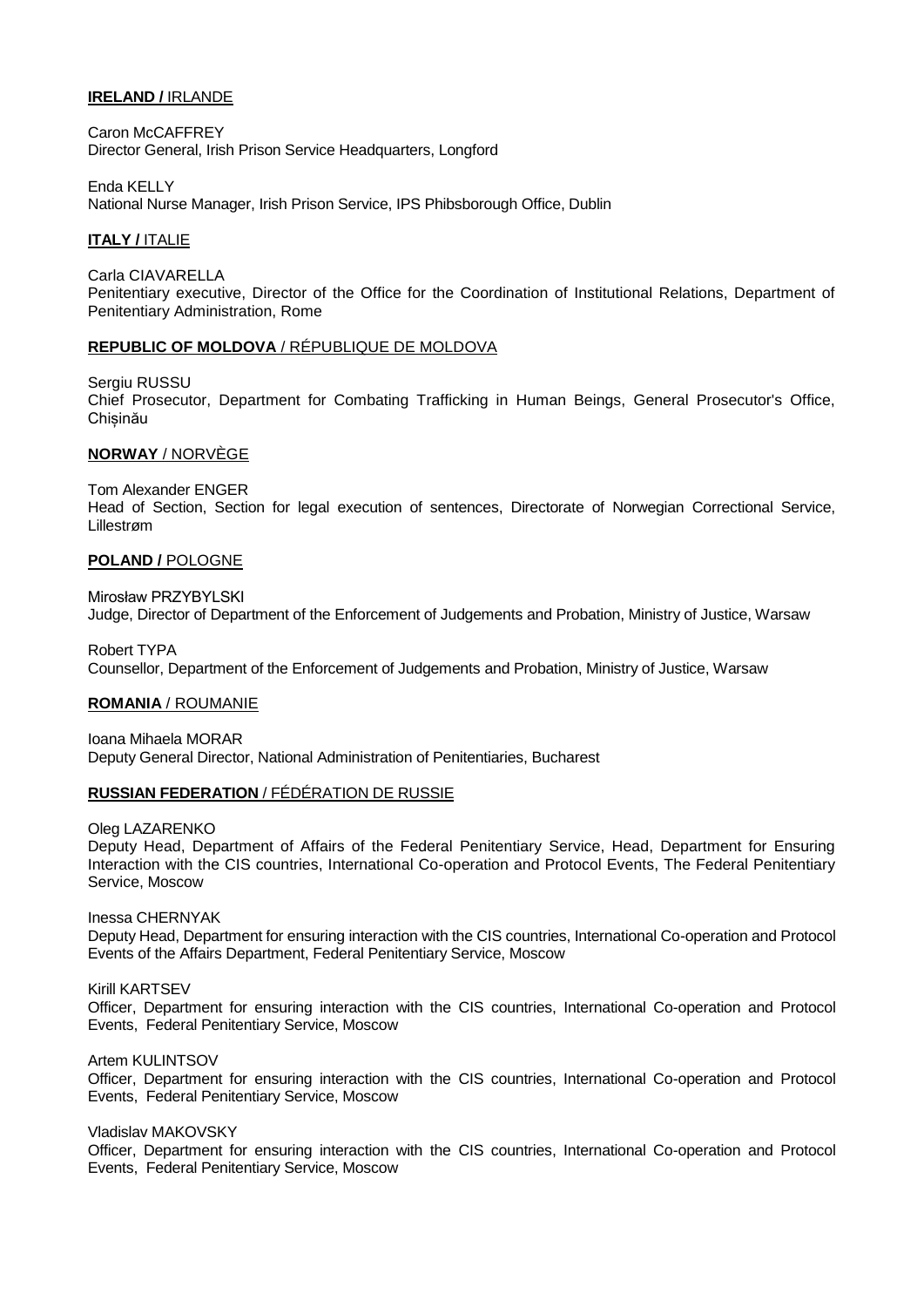#### Alexey TAPTYKOV

Head, Organisational and methodological Unit of the Department for the organisation of the execution of punishments not related to isolation of convicts from society, Federal Penitentiary Service, Moscow

Alexander MININ Deputy Head, Unit of project management of the digital transformation of the Department of engineering, technical and information support, communications and weapons, Federal Penitentiary Service, Moscow

#### **SERBIA** / SERBIE

Jelena SRNIĆ NERAC Head, Department for Alternative Sanctions and Measures, Administration for the Enforcement of Penal Sanctions, Мinistry of Justice (Republic of Serbia), Belgrade

Slavica RADOVANOVIC Senior PR and Media Adviser, Administration for the Enforcement of Penal Sanctions, Мinistry of Justice, Belgrade

## **SLOVAK REPUBLIC** / RÉPUBLIQUE SLOVAQUE

Dominika GUBÁŇOVÁ

1st Lt., Senior Officer for International Co-operation, General Directorate of the Corps of Prison and Court Guard, Bratislava

Petra TANKOVIČOVÁ

Lt.-Col., Senior Officer for International Co-operation, General Directorate of the Corps of Prison and Court Guard, Bratislava

#### **SPAIN /** ESPAGNE

Marta FERRER

Deputy Director General of Community Sanctions and Reparation, Ministry of Justice, Government of Catalonia, Barcelona

Ester GRIMA AZORIN

Planning and Evaluation Coordinator, Secretariat of Criminal Sanctions, Rehabilitation and Victim Support, Ministry of Justice, Government of Catalonia, Barcelona

#### Antonio PASTOR PERAL

ICT Projects Coordinator, Secretariat of Criminal Sanctions, Rehabilitation and Victim Support, Minstry of Justice, Government of Catalonia, Barcelona

#### **TURKEY** / TURQUIE

Soner AKKUŞ Rapporteur Judge, DG for Prisons and Detention Houses, Ankara

## **UKRAINE**

Oleh KORCHOVYI Deputy Head, Unit for Legal Co-operation with international organisations, International Law Department, Ministry of Justice, Kyiv

## **WORKING GROUP OF THE COUNCIL FOR PENOLOGICAL CO-OPERATION** / GROUPE DE TRAVAIL DU CONSEIL DE COOPÉRATION PÉNOLOGIQUE **(PC-CP)**

# **Annie DEVOS Vice-présidente du PC-CP Administratrice générale des Maisons de Justice, Fédération Wallonie-Bruxelles, Bruxelles, Belgique**

Vivian GEIRAN Adjunct Assistant Professor, School of Social Work & Social Policy, Dublin, Ireland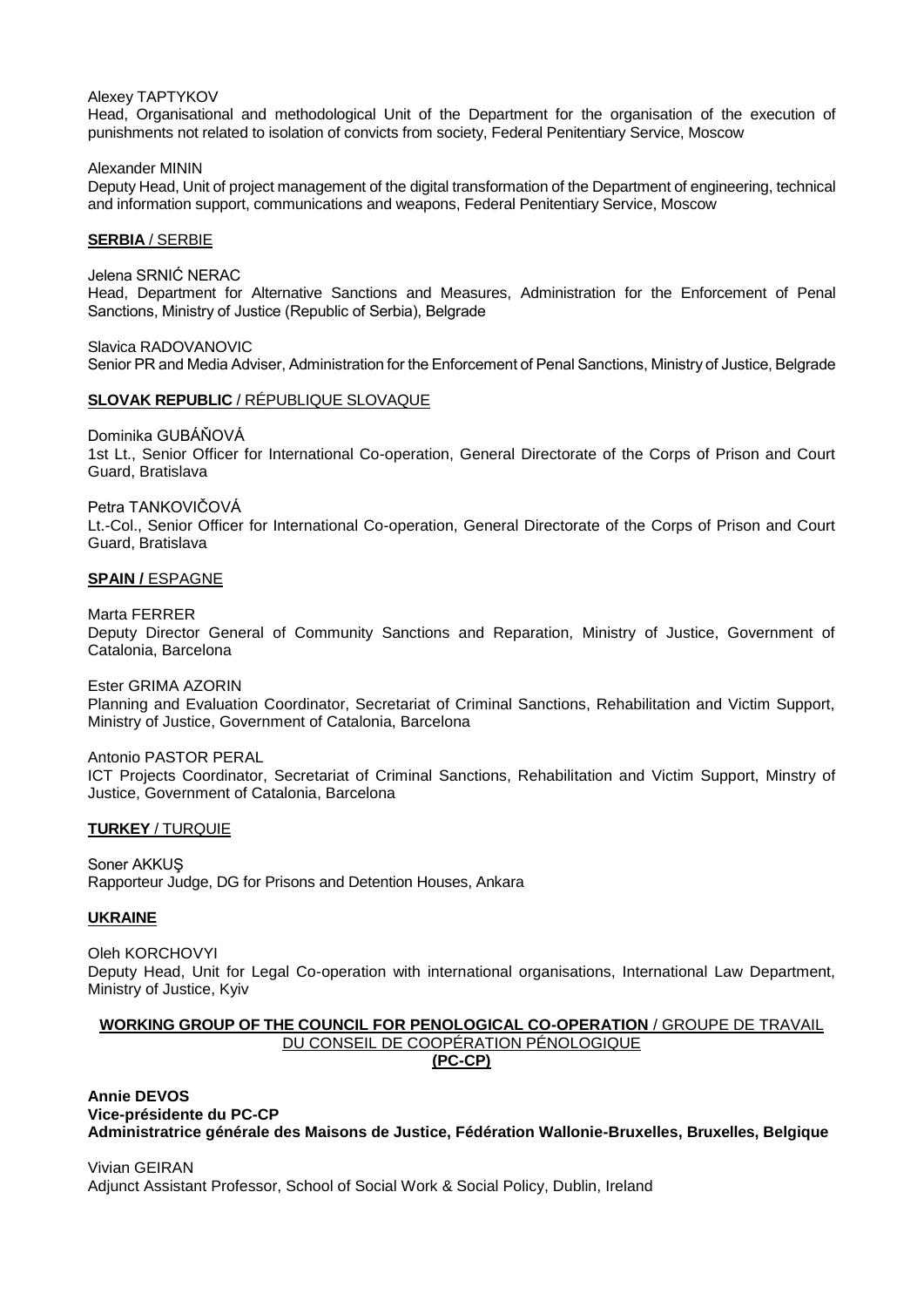**Manfred KOST** 

**(Dr, LL.M), Ministerialdirigent, Head of Department C - Justice and Law Enforcement, Social and Probationary Services Saarland - Ministry of Justice, Saarbrücken, Germany**

**Dominik LEHNER KoFako, Basel, Switzerland**

**Maria LINDSTRÖM Office for International Affairs, Head of Security Planning Unit, Swedish Prison and Probation Service, Stockholm, Sweden**

**Jorge MONTEIRO Head of Service, Directorate-General of Reintegration and Prison Services, Lisbon, Portugal**

**Laura NEGREDO LÓPEZ Deputy Assistant Director-General of Open Regime and Alternative Sanctions, General Secretary of Penitentiary Institutions, Madrid, Spain**

**Nadya RADKOVSKA Chair of the PC-CP Head, Department for International Relations and Training of Staff, General Directorate Execution of Sentences, Ministry of Justice, Sofia, Bulgaria**

**Paulina TALLROTH (Dr), Government Counsellor, Department for Criminal Policy and Criminal Law, Unit for Crime Prevention and Sanctions, Ministry of Justice, Government, Finland**

# **SCIENTIFIC EXPERTS** / EXPERTS SCIENTIFIQUES

Charlie BROOKER Honorary Professor, Centre for Sociology and Criminology, University of London, United Kingdom

**Håkan KLARIN CIO IT-Director, Prison and Probation Services, Norrköping, Sweden**

**Fernando MIRÓ LLINARES Universidad Miguel Hernández de Elche, Alicante, Spain**

**Pia PUOLAKKA Project Manager, Smart Prison Project, Criminal Sanctions Agency, Helsinki, Finland**

# **OBSERVERS WITH THE COUNCIL OF EUROPE / OBSERVATEURS** AUPRÈS DU CONSEIL DE L'EUROPE

**JAPAN /** JAPON

Shigeru TAKENAKA Senior Research Officer for Treatment of Inmates, Prison Service Division, Correction Bureau, Ministry of Justice, Tokyo

Tetsuki MORIYA Assistant to the Director, Supervision Division, Rehabilitation Bureau, Ministry of Justice, Tokyo

Misato KAGEYAMA Chief, Supervision Division, Rehabilitation Bureau, Ministry of Justice, Tokyo

Mitsuho YOSHIMITO Chief, Supervision Division, Rehabilitation Bureau, Ministry of Justice, Tokyo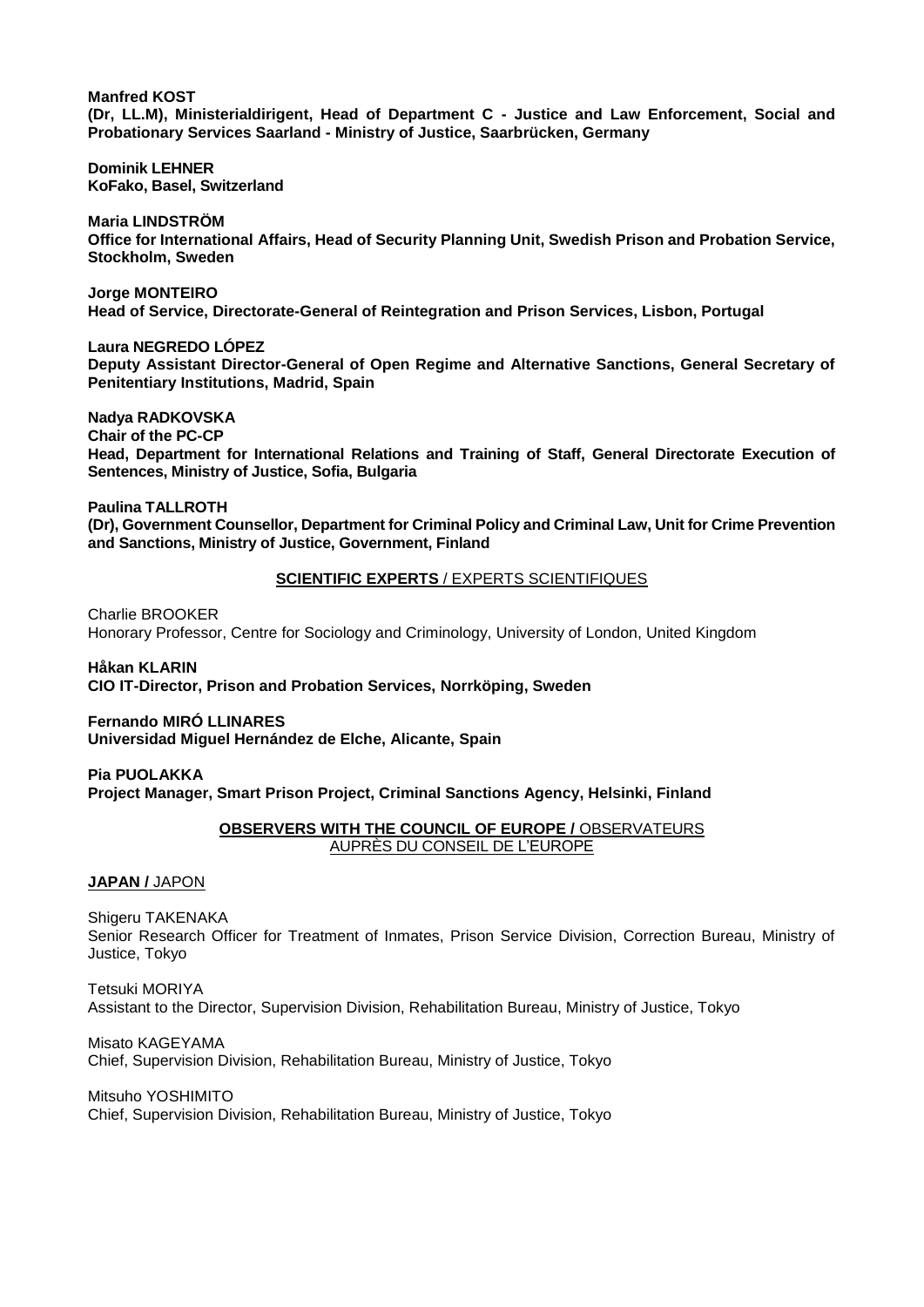# **MEXICO** / MEXIQUE

Miguel Amelio GÓMEZ

Directeur Bureau de Prévention et de réadaptation social, Mission Permanente du Mexique auprès du Conseil de l'Europe, Strasbourg, France

Rubén Fernández LIMA

Coordinateur Général de Prévention et de réadaptation social, Mission Permanente du Mexique auprès du Conseil de l'Europe, Strasbourg, France

# **OTHER PARTICIPANTS** / AUTRES PARTICIPANTS

# **CONFEDERATION OF EUROPEAN PROBATION /** CONFÉDÉRATION DE LA PROBATION EUROPÉENNE (CEP)

Willem VAN DER BRUGGE Secretary General CEP, Confederation of European Probation, Utrecht, Netherlands

# **EUROPEAN FORUM FOR RESTORATIVE JUSTICE (EFRJ)** / FORUM EUROPÉEN POUR LA JUSTICE RÉPARATRICE (EFRP)

Laura HEIN Policy Officer, Leuven, Belgium

# **EUROPEAN UNION /** UNION EUROPÉENNE

Laia BROSSA BESCOS Legal Affairs Trainee, Delegation of the European Union to the Council of Europe, Strasbourg, France

# **EUROPEAN ORGANISATION OF PRISON AND CORRECTIONAL SERVICES (EuroPris)**

Gustav TALLVING Executive Director, The Hague, Netherlands

# **INTERNATIONAL CORRECTIONS AND PRISONS ASSOCIATION / ASSOCIATION INTERNATIONALE** DES PRISONS ET DES SERVICES CORRECTIONNELS **(ICPA)**

Hans MEURISSE Vice-president of ICPA, Brussels, Belgium

Peter SEVERIN President of ICPA

# **OTHER COUNCIL OF EUROPE BODIES** / AUTRES ORGANES DU CONSEIL DE L'EUROPE

# **OFFICE OF THE COMMISSIONER FOR HUMAN RIGHTS /** BUREAU DE LA COMMISSAIRE AUX DROITS DE L'HOMME

Charlotte ALTENHÖNER-DION Advisor / Conseillère

# **EUROPEAN COMMITTEE FOR THE PREVENTION OF TORTURE AND INHUMAN OR DEGRADING TREATMENT OR PUNISHMENT (CPT)** / COMITÉ EUROPÉEN POUR LA PRÉVENTION DE LA TORTURE ET DES PEINES OU TRAITEMENTS INHUMAINS OU DÉGRADANTS (CPT)

Hugh CHETWYND (Apologised/Excusé) Head of Division, Secretariat of the CPT / Chef de Division, Secrétariat du CPT